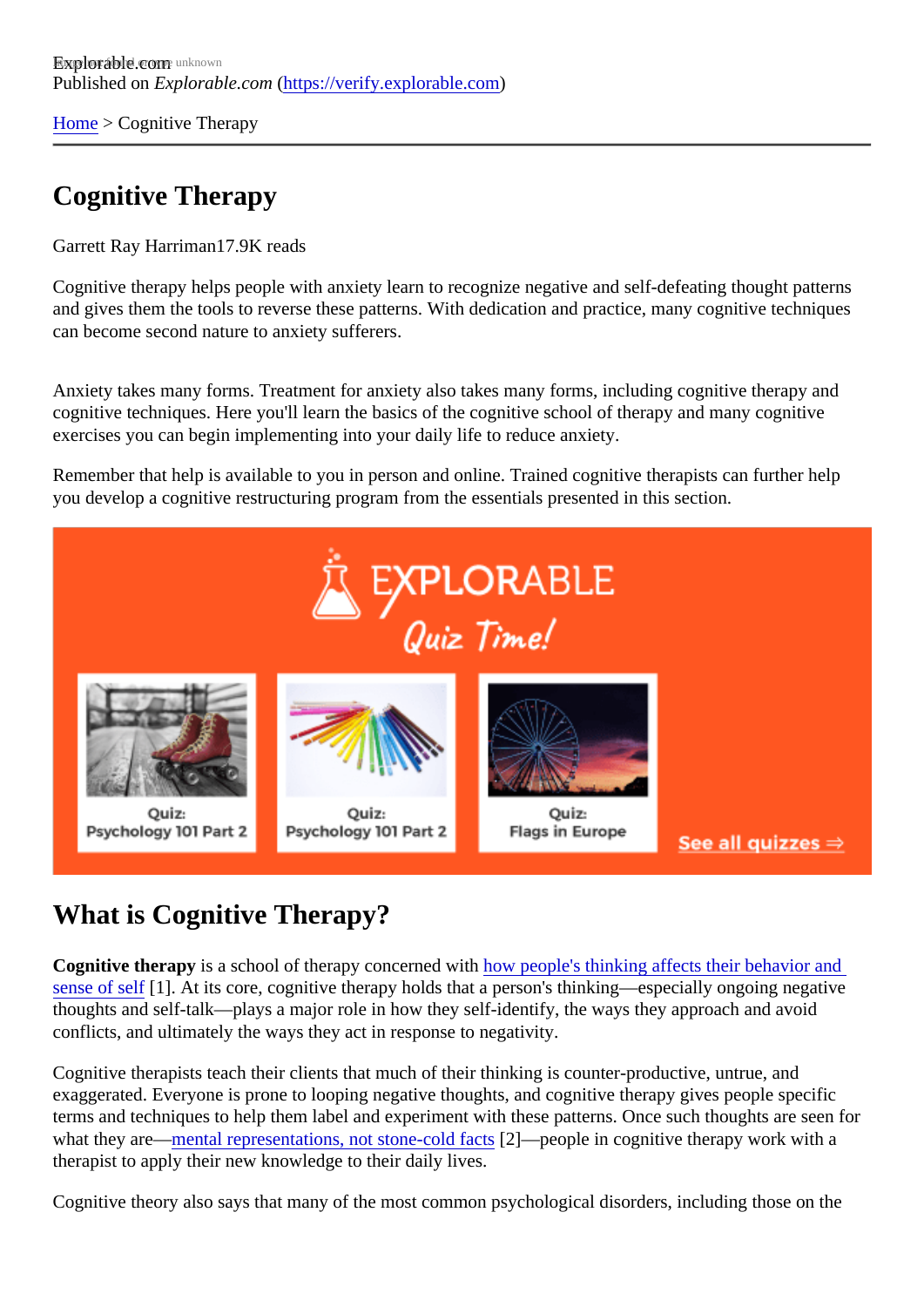anxiety spectrum, are exacerbated and given legs as a result of a person's ingrained patterns of thinking and feeling. You also learn that bur thinking affects the severity of your anxiety symptoms

Even if you feel that cognitive therapy is not the right fit for you, many of its ideas and exercises can be implemented individually outside of a therapeutic setting.

# What does Cognitive Therapy Teach?

People in cognitive therapy for anxiety (and curious learners like yourself) learn many new ways to strengthen and correct their own thinking. Here is a short list of the concepts a cognitive therapist may help you understand:

- Self-evaluation- Every minute of every day, people evaluate how they feel about who they are, what they've done, and what they want to do. They ask themselves if they are competent enough, handso enough, successful enough, and so on. People with anxiety evaluate themselves as incapable of coping with the symptoms and stressors of life. These evaluations are constant and have a cumulative effect on an anxious person's thought process.
- Self-talk Are you more likely to give yourself the benefit of the doubt or to blame yourself for shortcomings? The ways you speak to and think about yourself and your abilities greatly influences how you approach problems and solutions. This running commentary provides you a ceaseless playby-play of how you think and feel about yourself and your abilities. A person adapted to negative selftalk ("I'm an anxious mess, I'll never recover, I'm too dense to be helped") only reinforces further negative self-talk.
- 

Automatic/Negative Thoughts- Over time, the ways a person self-evaluates and self-talks can become automatic habits. People with anxiety disorders may come to believe that their situation is hopeless as a result of weeks, months, even years of unflattering and exaggerated negativity. Cognit therapy gives people the space to realize their current feelings are the product of long-standing patterns of thinking and feeling, not a direct reflection of reality. A large part of cognitive therapy is working on bringing these automatic, unconscious patterns into conscious focus to be manipulated and tweaked for the better.

Irrational Beliefs – Just because you think and feel a certain way does not mean you or your life truly are that way. A thought is irrational if it is always believed to be true ("I am an anxious person and always will be") and if it is based on a false assumption ("I feel anxious and don't deserve better"). Irrational thinking can take on many specific forms called nitive distortions.

# What are Some Common Cognitive Distortions?

Cognitive distortions are pecific ways of thinking, feeling, and evaluating your character, worth, or situation. They are often negative, always exaggerated, and are easy to slip into, especially if your anxious mind is already working overtime.

Here is a handful of common cognitive distortions—do you recognize any in your own mental life?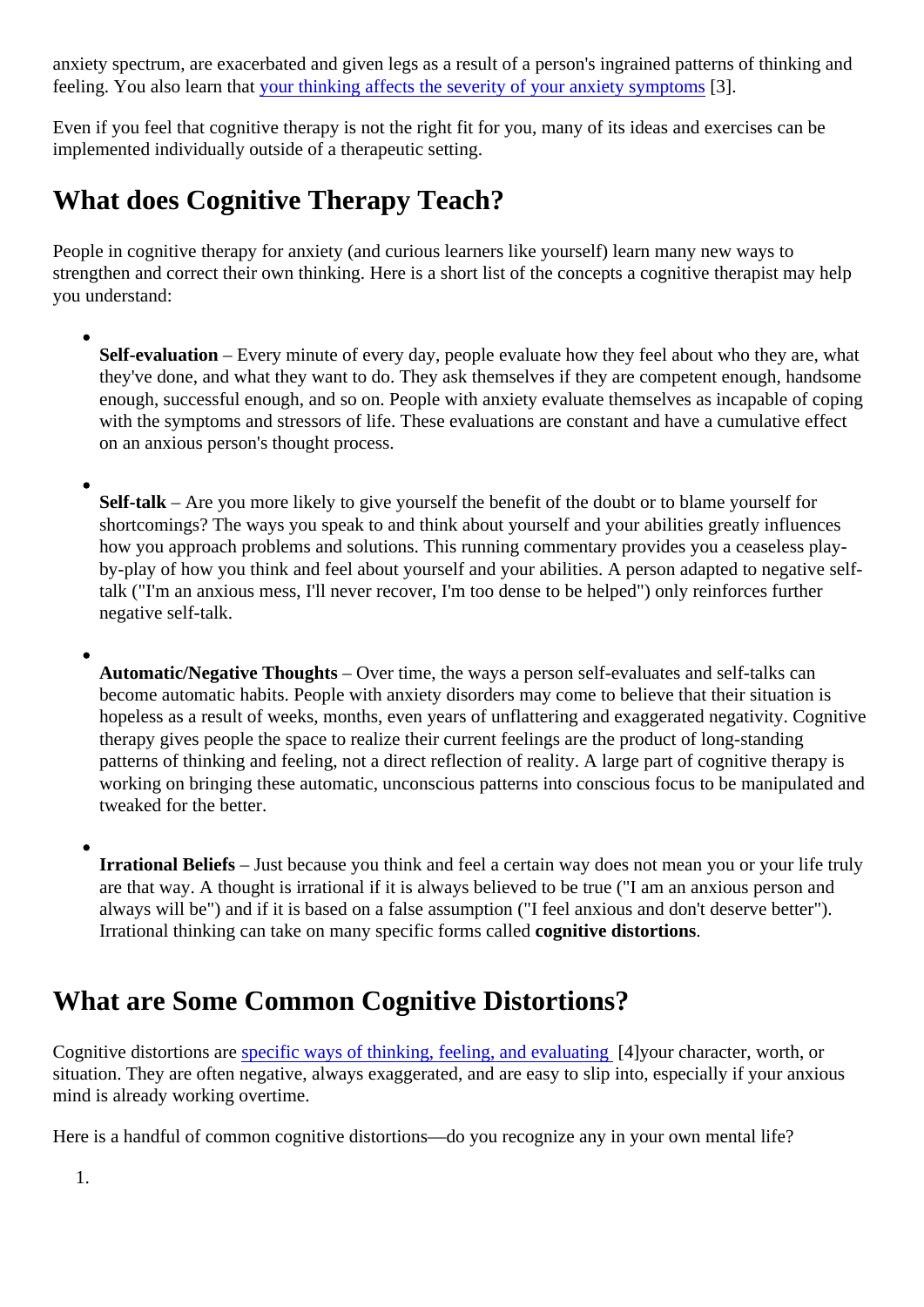Filtering – Focusing on the negative (or positive) of a situation only. For negative thinking, this is often called th[e negativity bia](http://skepdic.com/negativitybias.html)s[5]

#### 2.

Polarized (Black and White) Thinking – Believing that there are only two options for any situation—a good option and a bad option. This limits nuanced and creative problem-solving

#### 3.

Overgeneralization – Believing a specific example of your behavior ("I embarrassed myself at a party") will always happen in future situations ("I will always embarrass myself at parties")

#### 4.

Catastrophizing – Always expecting or imagining the absolute worst-case scenario; never considering a neutral or positive outcome

#### 5.

Personalization-Believing that the actions of others around you, or the situations that arise, are always related to something you did/didn't do. You make yourself responsible for everyone and everything

#### 6.

Global Labelling – Calling yourself a loser, a coward, a hopeless case. Any unexamined term you define yourself as colors and confines how you come to think and evaluate yourself in the future.

Some of these cognitive distortions likely hit close to home--but don't get discouraged! After you identify these and other distorted thought patterns, there are ways you can retrain yourself to think of them differently and better. Here are a few:

# 1.

Demand Evidence – Can you prove these distortions are true? Can you prove them wrong with positive examples?

# 2.

Double-Standard Method-Talk to yourself and address your situation as you would to a close friend or loved one. Give yourself the same self-compassion you reserve for helping others

3.

Re-attribution – Regardless of how personally responsible you feel for a situation, think up external factors that were likely at work

# 4.

Survey Others-Feeling anxious about an event coming up? Ask other people if your feelings are justified; get outside guidance and opinions

# 5.

Cost-Benefit Analysis- List out the pros and cons of thinking, feeling, or behaving the way you do. Are your anxious tendencies really worth it? Do they produce results?

Source URL: https://verify.explorable.com/e/cognitive-therapy?gid=21000

# Links

[1] http://psychcentral.com/lib/about-cognitive-psychotherapy/

[2] http://psychologyinfo.com/depression/cognitive-factors.html